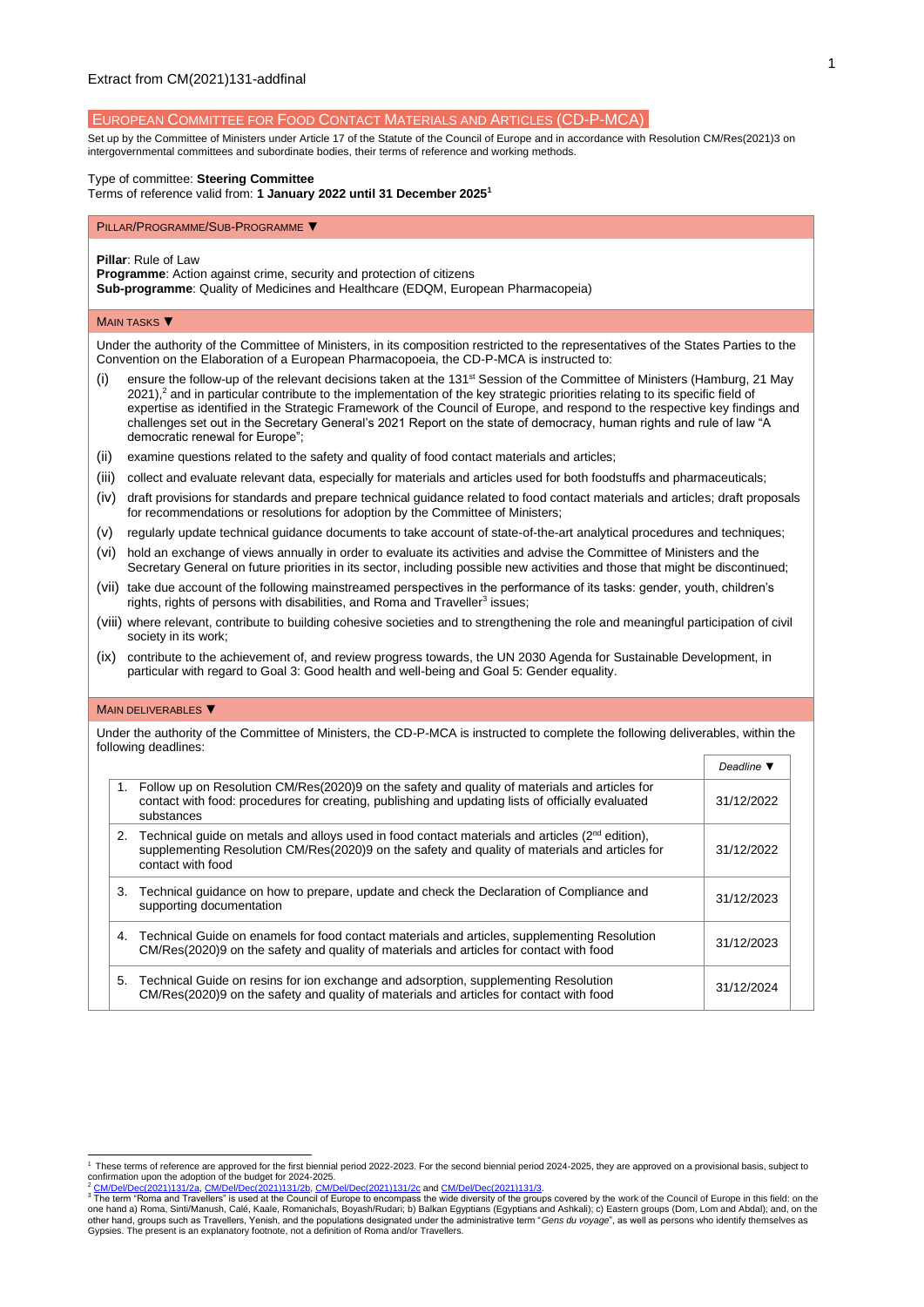| 6. | Technical Guide on materials and articles made from cork, supplementing Resolution<br>CM/Res(2020)9 on the safety and quality of materials and articles for contact with food                                                                                                                                  | 31/12/2024                             |
|----|----------------------------------------------------------------------------------------------------------------------------------------------------------------------------------------------------------------------------------------------------------------------------------------------------------------|----------------------------------------|
|    | Technical Guide on coatings for food contact materials and articles, supplementing Resolution<br>7.<br>CM/Res(2020)9 on the safety and quality of materials and articles for contact with food                                                                                                                 | 31/12/2025                             |
|    | Follow-up on Resolution CM/Res(2020)9 on the safety and quality of materials and articles for<br>8.<br>contact with food: updated lists of evaluated substances when new substances have been assessed<br>and/or authorised by member States for use in the manufacture of food contact materials and articles | 31/12/2023<br>31/12/2024<br>31/12/2025 |

#### WORKING METHODS ▼

## MEMBERS:

Governments of the States Parties to the Convention on the Elaboration of a European Pharmacopoeia are invited to designate a representative of the highest possible rank with expertise in the implementation of national policies and programmes in the area of food contact materials and articles. Each member of the committee shall have one vote. Where a government designates more than one member, only one of them is entitled to take part in voting.

The sending authorities of these States will bear the travel and subsistence expenses for their representatives' participation in the meetings of the CD-P-MCA. The travel and subsistence expenses of the Chair for participating in the meetings of the CD-P-MCA will be borne by the EDQM budget.

## PARTICIPANTS:

The following may send representatives, without the right to vote and at the charge of their corresponding administrative budgets:

- Parliamentary Assembly of the Council of Europe;
- Congress of Local and Regional Authorities of the Council of Europe;
- European Court of Human Rights;
- Commissioner for Human Rights of the Council of Europe;
- Conference of INGOs of the Council of Europe;
- Committees or other bodies of the Council of Europe engaged in related work, as appropriate.
- The following may send representatives, without the right to vote and without defrayal of expenses:
- Council of Europe member States other than those mentioned above under "Members" and other states with observer status to the European Pharmacopoeia Commission;
- European Union:
- Observer States to the Council of Europe: Canada, Holy See, Japan, Mexico, United States of America;
- European Food Safety Authority (EFSA).

### OBSERVERS<sup>.</sup>

The following may send representatives, without the right to vote and without defrayal of expenses:

- Non-member States with which the Council of Europe has a Neighbourhood Partnership including relevant co-operation activities.

Observer status may be requested in accordance with Article 8 of Resolution CM/Res(2021)3 on intergovernmental committees and subordinate bodies, their terms of reference and working methods.

| <b>WORKING METHODS</b> |
|------------------------|
|------------------------|

|      | Plenary meetings ▼            |                             |                     |  |  |  |
|------|-------------------------------|-----------------------------|---------------------|--|--|--|
|      | <b>Members</b><br>incl. Chair | <b>Meetings</b><br>per year | Days<br>per meeting |  |  |  |
| 2022 | 39                            |                             | ◠                   |  |  |  |
| 2023 | 39                            |                             | 2                   |  |  |  |
| 2024 | 39                            |                             | $\sqrt{2}$          |  |  |  |
| 2025 | 39                            |                             | ◠                   |  |  |  |

Extraordinary meetings of the CD-P-MCA may be convened upon request by the Chair.

Representatives taking part in the committee and its subordinate bodies shall complete a declaration of interest and confidentiality undertaking form.

The rules of procedure of the committee are governed by Committee of Ministers Resolutio[n CM/Res\(2021\)3](https://search.coe.int/cm/Pages/result_details.aspx?Reference=CM/Res(2011)24) on intergovernmental committees and subordinate bodies, their terms of reference and working methods. However, with a view to reaching its objectives and to enable multidisciplinary working methods, the CD-P-MCA may, in derogation of Resolution [CM/Res\(2021\)3](https://search.coe.int/cm/Pages/result_details.aspx?Reference=CM/Res(2011)24) and within the limits of budgetary appropriations, create subordinate bodies.

The CD-P-MCA will appoint from amongst its members up to 5 Rapporteurs on mainstreamed perspectives, including a Gender Equality Rapporteur.